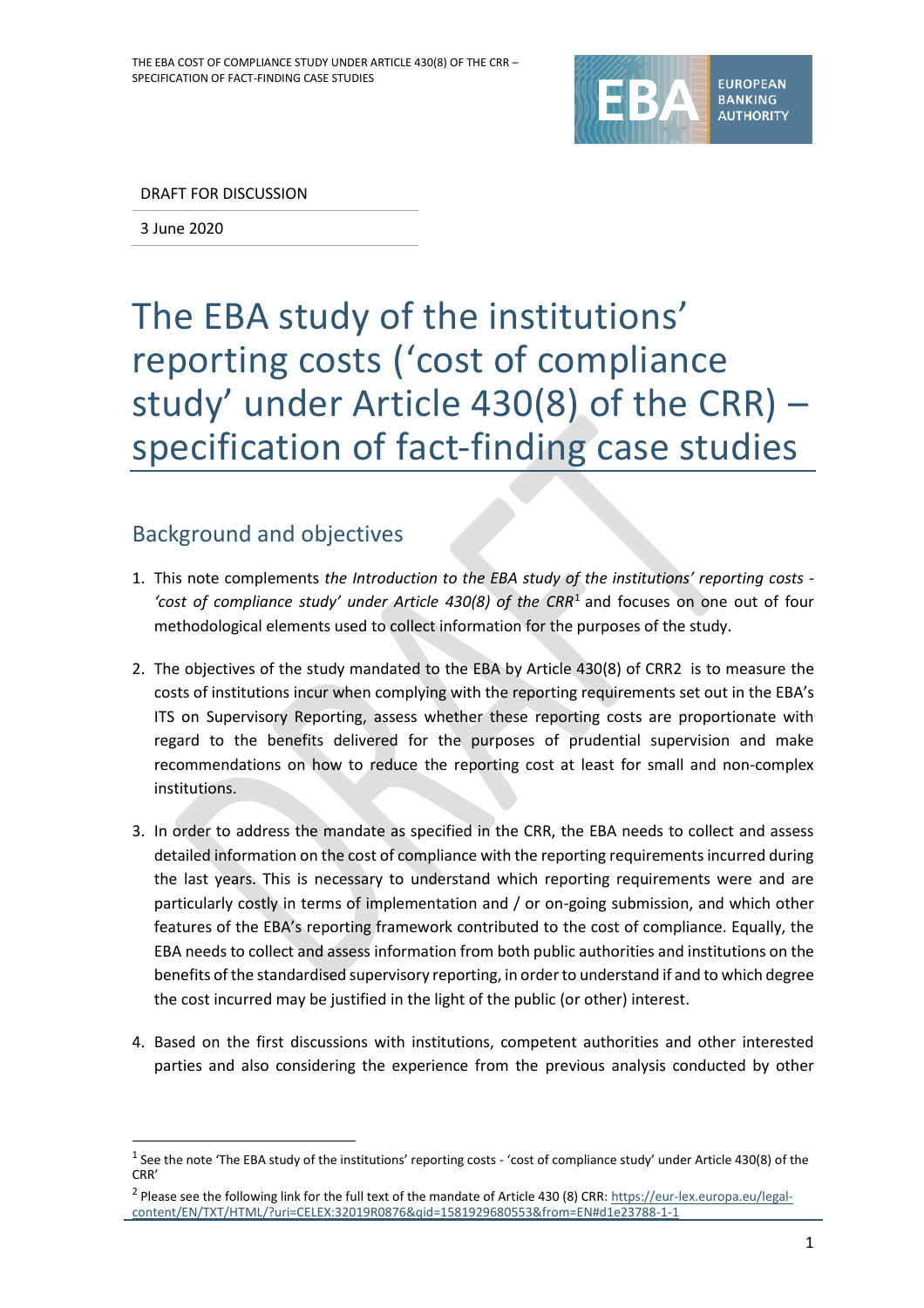

bodies, the EBA acknowledge the challenge of retrieving quantitative data on reporting cost and breaking it down according to the various criteria defined in the CRR mandate.

- 5. To address this challenge, to complement the outcomes of the questionnaires for institutions and supervisors, and structured interviews with selected institutions and industry associations, the EBA would like to offer interested stakeholders to contribute to the cost of compliance study with more detailed evidence-based information and practical experience or specific insight on reducing reporting costs either through the changes into reporting requirements, or better use of available technology.
- 6. Whilst the questionnaires and interviews used for the purposes of the study are primarily targets at credit institutions and their supervisors, there are other stakeholders in the reporting process that may have practical or scientific insights into the reporting cost, benefits or unexploited potential for cost savings, without being part of the scope of addressees of the other questionnaires.
- 7. The EBA also acknowledges that the timeframe for providing the comprehensive set of data needed to address the mandate of Article 430(8) CRR, as included in the institutions' questionnaire, may be tight for those institutions that have the data, but it is not readily available. The EBA also notes that the format of the questionnaire does only provide limited room for the discussion of aspects not directly raised there.
- 8. Considering these factors, EBA **invites credit institutions, industry associations, software or technology providers, academics and other interested parties to conduct their own 'case studies'** on cost, benefits and cost saving potentials and share them with EBA for the purposes of the cost of compliance study.

# What are the case studies?

- 9. The case studies to be submitted by the interested stakeholders should provide practical insights of how institutions can reduce their reporting costs focusing on those matters or those areas of reporting that the stakeholders perceive as particularly costly or those measures bearing a particular potential for cost reduction. The case studies can also provide proven examples of how institutions can reduce their reporting costs through the use of various technologies and other operational means. All case studies should be:
	- a. specific to an institution, or groups of institutions, and
	- b. supported by the quantitative evidence/estimates in terms of the reduction of reporting costs either in absolute amounts (in EUR) or relative to the overall operational costs of an institution in question.
- 10.Examples of possible topics or outlines for the case studies are set out below. As it is the case for the main survey, the case studies should refer to the reporting requirements included in the ITS on Supervisory Reporting.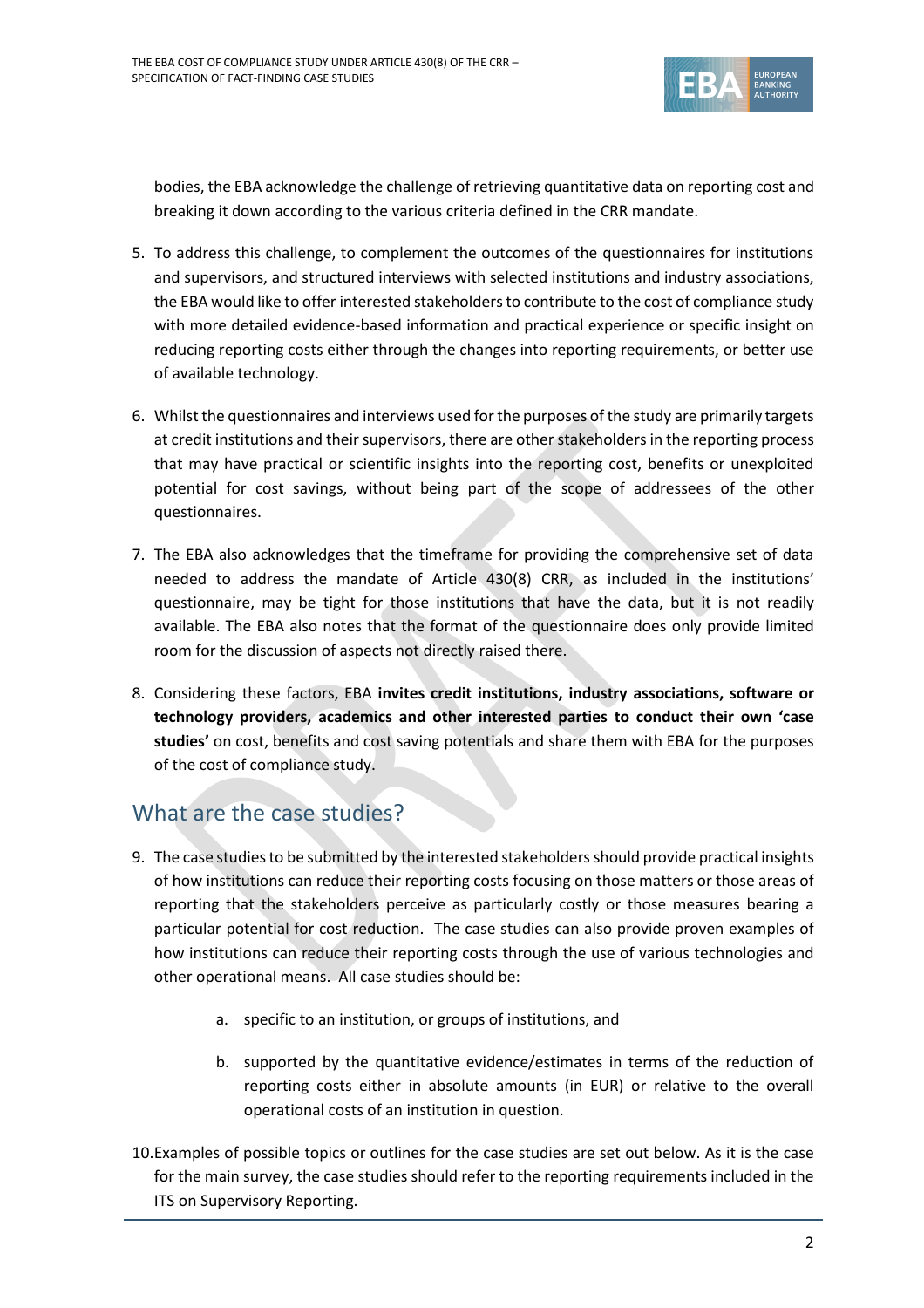

11.These case studies do not replace the quantitative data to be collected as part of the questionnaire for the reporting institutions, as they will not lead to comparable information with a sufficient coverage suitable to identify, for example, cost reduction measures, nor do they replace interviews with the sample of institutions / their associations. The case studies, however, aim at focusing on the detailed questions which aspects of the reporting and reporting framework involved parties may feel most strongly about, or have practical experience with reducing actual reporting costs.

# Examples of topics and outlines for case studies

12.The examples below are for illustrative purposes of what topics can be explored, but stakeholder make consider other areas relevant for the exercise. These examples are not complete or comprehensive in terms of questions raised, nor do they necessarily address all parties that could provide insights. Please consider them only a reference source for building actual case studies. In particular, you can use Example 1 by analogy and build the cases studies focusing on other reporting areas, such as (1) the implementation of the EBA reporting framework version 2.9, 2.10 or 3.0 in a specific institutions; or (2) the comparison of the implementation of COREP version 2.9 with the implementation of version 3.0 in a specific institution.

## Example 1: Focus on asset encumbrance reporting

| Core idea                      | The full cycle: Document and analyse the cost of preparing, submitting and<br>reporting the information on asset encumbrance for June 2020                                                                                                                                                                                                                                                                                                                                                                                                                                                                                                                                                                                                                                                                                                                                                                                                                                                                                                                                                    |
|--------------------------------|-----------------------------------------------------------------------------------------------------------------------------------------------------------------------------------------------------------------------------------------------------------------------------------------------------------------------------------------------------------------------------------------------------------------------------------------------------------------------------------------------------------------------------------------------------------------------------------------------------------------------------------------------------------------------------------------------------------------------------------------------------------------------------------------------------------------------------------------------------------------------------------------------------------------------------------------------------------------------------------------------------------------------------------------------------------------------------------------------|
| Addressees                     | Reporting institutions                                                                                                                                                                                                                                                                                                                                                                                                                                                                                                                                                                                                                                                                                                                                                                                                                                                                                                                                                                                                                                                                        |
| Questions for<br>consideration | What exactly is the reporting obligation that you cover in the case study (all<br>٠<br>templates, but F36? Individual only and / or contributions to group reports?)<br>Who was involved in preparing and submitting the data (expressed in FTEs),<br>$\blacksquare$<br>how much time exactly was spent on the different tasks? What does the time<br>spent equal in money?<br>How much IT resources did you spend on exactly this report? How much time<br>٠<br>did the calculation and submission programs run, what is 'using the IT<br>application' for one minute worth?<br>Why did you chose this report for the case study? What makes it particularly<br>$\blacksquare$<br>challenging (or particularly easy) to comply with this reporting obligation?<br>Are there any recurring issues you encounter that are related to the<br>definition of the reporting requirements or technical solutions?<br>Does you have to manually intervene very frequently to prepare this report,<br>$\blacksquare$<br>or is it automatized to a large extent? Why? In case of manual interventions, |
|                                | what prevents a further automation from your point of view?                                                                                                                                                                                                                                                                                                                                                                                                                                                                                                                                                                                                                                                                                                                                                                                                                                                                                                                                                                                                                                   |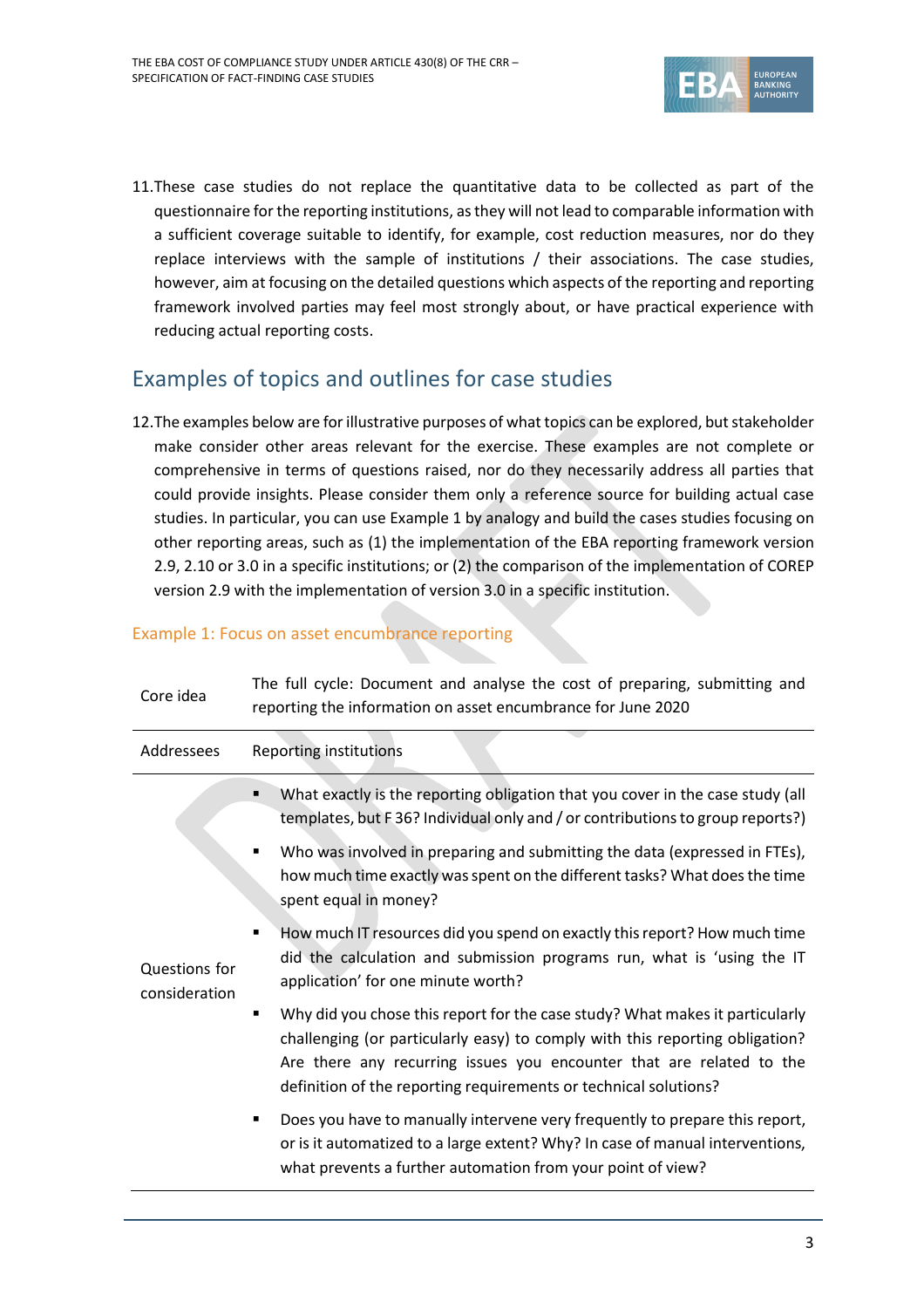

**If your asset encumbrance level is low enough for you not to be subject to** the obligation to report, for example, the F 36-templates at the moment: How do you monitor the threshold defined in the ITS on Supervisory Reporting? Are there any particular challenges with regard to that monitoring? How much resources do you dedicate to monitoring the threshold and / or to establishing or maintaining the capability to start reporting within, for example, six months, in case your asset encumbrance level increases?

## Example 2: A (central) software provider's / shared services providers' view on reporting cost

| Core idea                      | Getting better insight particularly into implementation cost and challenges when<br>outsourcing reporting to the central software/service provider or shared service<br>provider from the perspective of service provider, 'success stories' of using such<br>central software/service or shared services providers for reporting                                                                                                         |
|--------------------------------|-------------------------------------------------------------------------------------------------------------------------------------------------------------------------------------------------------------------------------------------------------------------------------------------------------------------------------------------------------------------------------------------------------------------------------------------|
| Addressees                     | Central software/service providers in a group of institutions; shared services<br>providers offering services for supervisory reporting                                                                                                                                                                                                                                                                                                   |
| Questions for<br>consideration | IT / operations costs and other cost<br>What do you consider IT / operations cost?                                                                                                                                                                                                                                                                                                                                                        |
|                                | What is the total cost of maintaining and servicing the infrastructure needed<br>Ξ<br>for standardised supervisory reporting (average / year)?                                                                                                                                                                                                                                                                                            |
|                                | What is the percentage of your IT budget you spend on the infrastructure<br>٠<br>needed for the standardised supervisory reporting for your client institutions<br>(compared to other services offered to them)?                                                                                                                                                                                                                          |
|                                | What is the average cost per change cycle (from new requirements to<br>٠<br>implementation)?                                                                                                                                                                                                                                                                                                                                              |
|                                | What kind of other cost do you incur in the context of the development and<br>/ or implementation of the product or service you are offering (e.g. staff,<br>consultancy, legal cost)? Which share of the development / implementation<br>cost do these other costs account for?                                                                                                                                                          |
|                                | Successes and challenges                                                                                                                                                                                                                                                                                                                                                                                                                  |
|                                | Which elements or features of the EBA reporting framework (ITS on<br>Supervisory Reporting) and technical package (DPM, validation rules, XBRL<br>taxonomy) proved particularly beneficial to or challenging for the<br>development or provision of your service / product? Which elements or<br>features helped to contain or significantly increased the cost for developing<br>/ implementing a new version of your service / product? |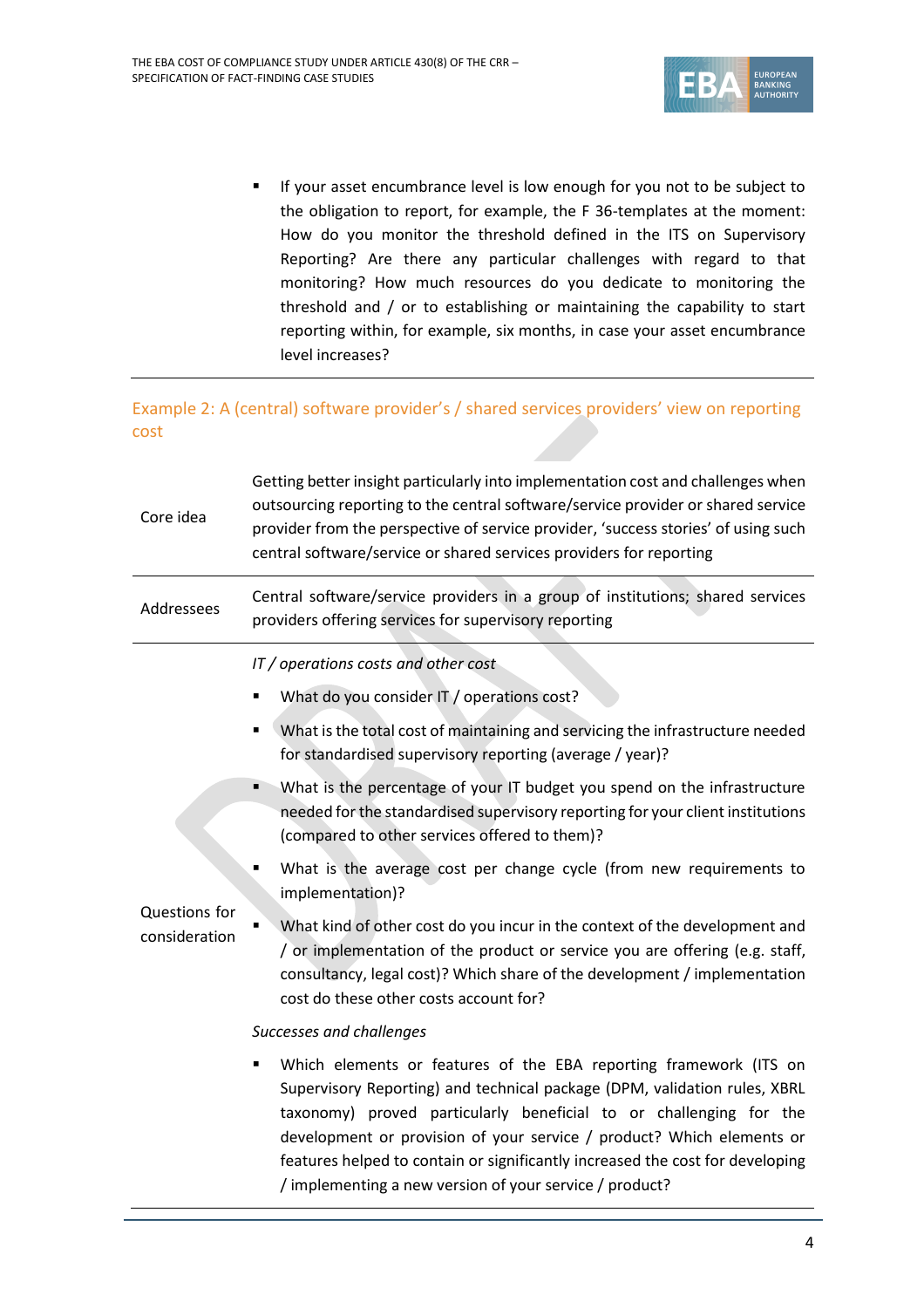

Since the creation of the ITS on Supervisory Reporting in 2013, has there been any significant change to your approach for the development of the service / product you offer, and if so, for what reason? The change in the approach, if any, has implied an improvement or a worsening of the process?

#### *Customers*

- What does the 'typical' or 'average' credit institution you are providing your service / selling your product to look like? What does such a 'typical' credit institution spend on average / per year for your services / product?
- **From your perspective, what are the common issues your 'typical' customer** faces when implementing the EBA's reporting requirements?

## Example 3: Using a (central) software provider's / shared services provider for supervisory reporting

| Core idea                      | Getting better insight particularly into implementation cost and challenges when<br>outsourcing reporting to the central software/service provider from the<br>perspective of reporting institution, 'success stories' of using such central<br>software/service or shared services providers for reporting |
|--------------------------------|-------------------------------------------------------------------------------------------------------------------------------------------------------------------------------------------------------------------------------------------------------------------------------------------------------------|
| Addressees                     | Reporting institutions using central software/service providers or shared<br>services providers for their supervisory reporting                                                                                                                                                                             |
| Questions for<br>consideration | IT / operations costs and other cost                                                                                                                                                                                                                                                                        |
|                                | What is the scope of outsourcing arrangement in relation to supervisory<br>٠<br>reporting?                                                                                                                                                                                                                  |
|                                | What do you consider IT / operations cost borne given the existing<br>Ξ<br>outsourcing arrangements?                                                                                                                                                                                                        |
|                                | What is the total cost of maintaining and servicing the infrastructure needed<br>$\blacksquare$<br>for standardised supervisory reporting (average / year) given the existing<br>outsourcing arrangements?                                                                                                  |
|                                | What is the percentage of your IT budget you spend on the infrastructure<br>$\blacksquare$<br>needed for the standardised supervisory reporting given the existing<br>outsourcing arrangements?                                                                                                             |
|                                | What is the average cost per change cycle (from new requirements to<br>٠<br>implementation) and how these costs are split between you and your service<br>provider?                                                                                                                                         |
|                                | Since the creation of the ITS on Supervisory Reporting in 2013, has there<br>٠<br>been any significant change to your approach to your outsourcing                                                                                                                                                          |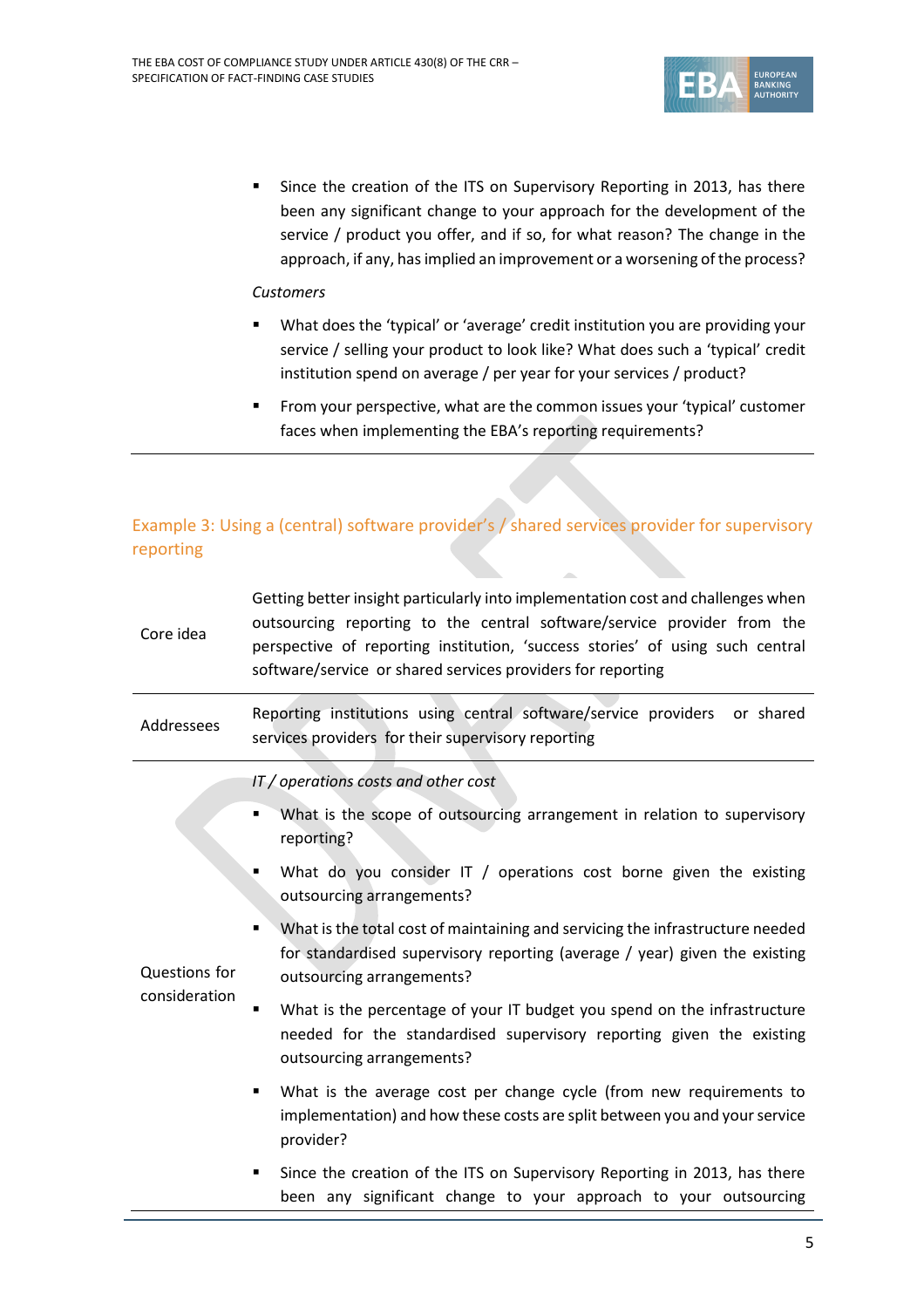

arrangements, and if so, for what reason? The change in the approach, if any, has implied an improvement or a worsening of the process?

#### *Service provider*

- What is your outsourcing service provider, is it central software provider (e.g. firm established by a group of institutions with similar characteristics offering software /reporting services only to those institutions, shared service provide within the consolidated group of institutions offering individual and/or consolidate reporting; third-party technology firm etc.)?
- **Nhat services in relation to supervisory reporting are being** outsourced/offered by your service provider and to what extent (managing core data, mapping of core data to reporting data, producing reports, regulatory surveillance for changes in the reporting requirements, implementation of changes etc.)?
- **FIM** From your perspective, what are the common issues your outsourcing service provider faces when implementing the EBA's reporting requirements?

## Example 4: Potential for cost savings through use of FinTech or replacement of 'legacy' systems by designed-for-purpose IT solutions

| Core idea                      | Compare the reporting cost under different reporting solutions through the use<br>of innovative technologies; 'success stories' of using innovative solutions and<br>RegTech                                  |
|--------------------------------|---------------------------------------------------------------------------------------------------------------------------------------------------------------------------------------------------------------|
| <b>Addressees</b>              | Technology providers; FinTech/RegTech firms offering services in the area of<br>supervisory reporting; reporting institutions using services offered by RegTech<br>firms for (parts of) supervisory reporting |
| Questions for<br>consideration | What is (was) the status quo? What is (was) the setup for complying with<br>$\blacksquare$<br>one or all of the reporting requirements of the ITS on Reporting? How much<br>does (did) it cost?               |
|                                | What is the solution offered to the customer to lower the reporting costs?<br>п<br>How much this solution is off the shelf, or tailored to the specificities of an<br>individual client institution?          |
|                                | What are (were) the alternative solutions available? How much money, time,<br>$\blacksquare$<br>resources could be saved under that solution?                                                                 |
|                                | Are these cost savings one off (considering integration) or will be recurring?<br>٠<br>Will these cost savings be affected by further changes in the standardised                                             |